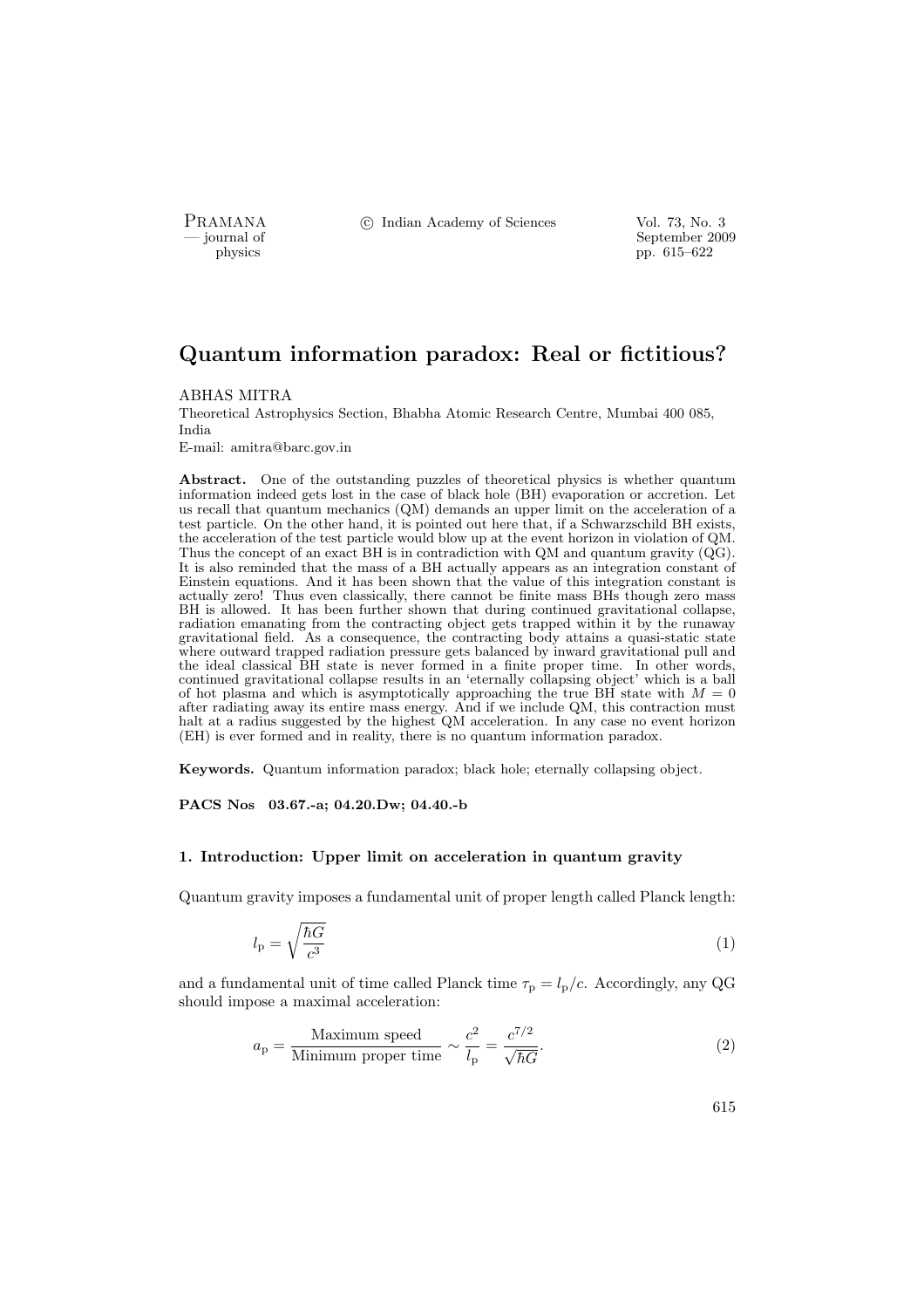Detailed considerations yield [1,2]

$$
a_{\rm p} = \frac{c^2}{2l_{\rm p}} = \frac{c^{7/2}}{2\sqrt{\hbar G}}.\tag{3}
$$

Thus QM does not allow the occurrence of infinite proper acceleration. Some preliminary formulation of QG indeed mentioned maximal acceleration [3].

#### 1.1 Proper acceleration due to gravity

The invariant proper acceleration on a test particle lying on the surface of a spherical body of mass M and radius  $R_0$  [4]

$$
a = \sqrt{-a^i a_i} = \frac{GM}{R_0^2 \sqrt{1 - 2GM/R_0 c^2}}.\tag{4}
$$

And if the body is instead a Schwarzschild black hole with  $R_0 = 2GM/c^2$ , one would have  $a = \infty$  [4]!! Note that since a is an invariant/scalar, its value is independent of coordinates and even a free falling test particle would experience infinite acceleration. Clearly, such a situation would be in violation of the inherent concept of a natural QG upper limit of acceleration  $a_p$ . Thus no properly formulated QG should admit the existence of BHs. Hence in properly formulated QG theories, there should not be any horizon, BH, or Hawking radiation. Thus, as per QG, either there must be some physical process to stop continued gravitational collapse at a certain  $R_0 = R_p$  where  $a \le a_p$  or else, in the case of Schwarzschild BHs, the mass of the BH should be zero  $(M = 0)$ . This is due to two reasons:

• The proper time of formation of a zero mass BH is infinite:  $\tau_{\text{formation}} \propto$  $M^{-1/2} = \infty$ .

• Even if mathematically, one would assume the existence of such a zero mass BH, the proper time of infall of a test particle for reaching the event horizon (EH)  $\tau_{\text{infall}} \propto M^{-1/2} = \infty.$ 

In this way, the conflict of avoiding an infinite acceleration would be avoided.

### 1.2 Hint from string theories

There are some solutions in string theories which do not admit any horizon or singularity. For instance

• 'If one applies the transformation (2.13) to time transformation in Schwarzschild, one obtains a solution in which the horizon becomes a singularity' [5].

Note, horizon itself becomes the singularity only when mass of the BH:  $M = 0$ because radius of the BH,  $R_q = 2M$  ( $\tilde{G} = c = 1$ ).

• 'D1-D5 solutions have neither any horizon nor any singularity' [5].

• 'Straight strings have no event horizon' [5].

Some solutions of the string theories specifically suggest that point particle are massless:

616 Pramana – J. Phys., Vol. 73, No. 3, September 2009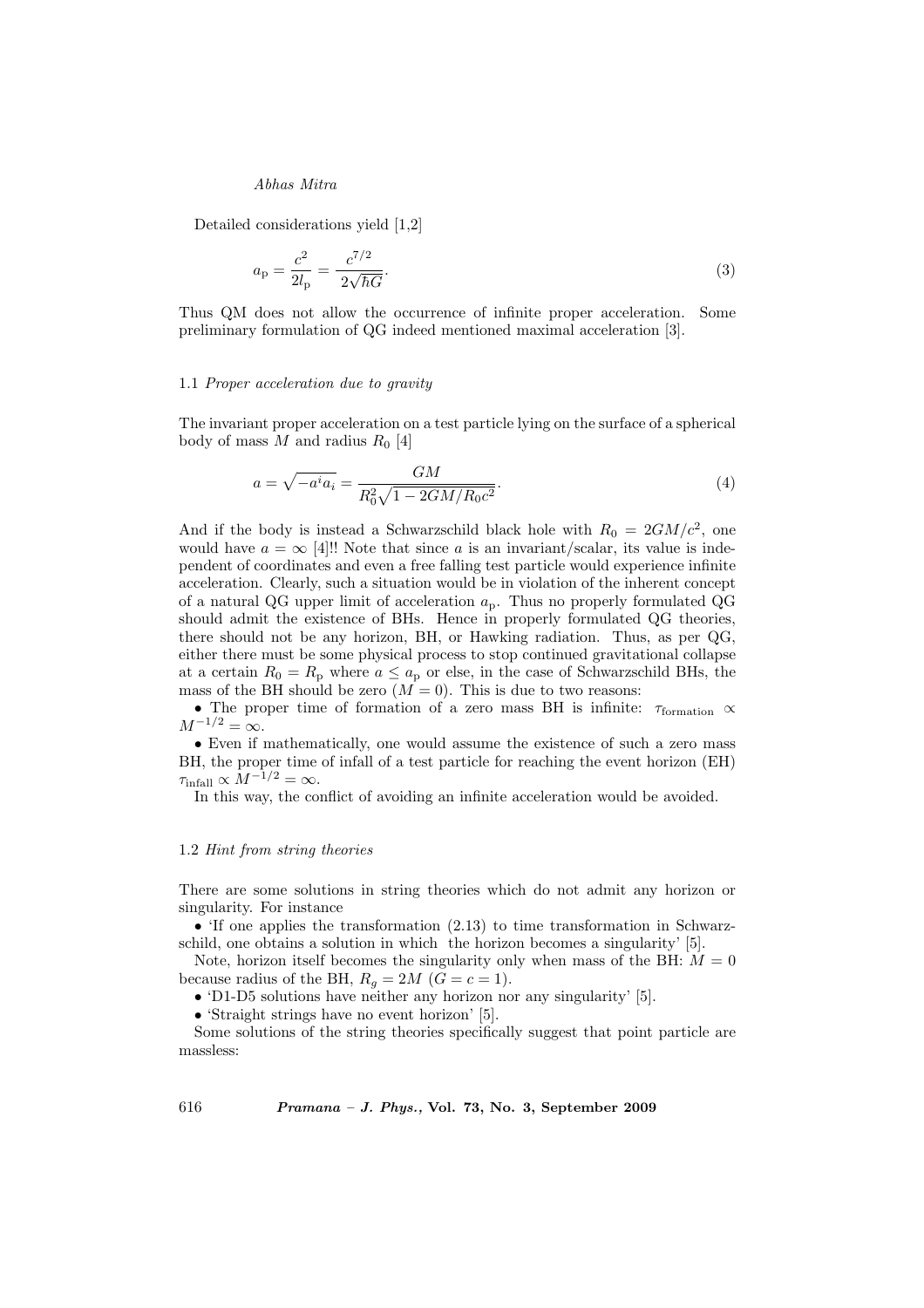#### Quantum information paradox: Real or fictitious?

• 'The consistency of our picture requires that there is one and only one supermultiplet which becomes massless at the singularity' [6].

"At first sight it may seem surprising that classical black holes can be massless. However, this phenomenon has an appealing explanation from 10D perspective. The IIA(IIB) theory has extremal black two-brane (three-brane) solutions whose mass is proportional to their area. After Calabi–Yau compactification these may wrap around minimal two-(three-) surface and appear as a 4D black hole. As the area of the surfaces around which they wrap goes to zero, the corresponding BH becomes massless...." [6].

When BH is massless, its horizon area  $A = 0$ , and this is a unique state with entropy

$$
S = \ln 1 = 0.\tag{5}
$$

Physically a massless BH with zero horizon area confines no information. There is no question of evaporation or information loss in such a case. Nor does a test particle ever reach the horizon of a massless BH,  $\tau_{\text{infall}} \propto M^{-1/2} = \infty$ .

In fact, there are specific indications that QG does not actually allow any Hawking radiation (even if the existence of a BH is assumed).

'A new argument is presented confirming the point of view that a Schwarzschild BH formed during a gravitational collapse process does NOT radiate' [7].

• 'Hawking effect may be only a mathematical artifact because it demands singularity of the wave function at event horizon in violation of QM' [8].

### 2. Does general relativity allow finite mass BHs?

The existence of the vacuum Schwarzschild solution apparently suggests the existence of BHs of arbitrary mass. But what is forgotten here is that

(i) The 'mass' of the BH appears through an integration constant:  $\alpha = 2GM/c^2$ or  $M = c^2 \alpha / 2G$ .

(ii) Although symbolically 'integration constants' may look to assume an arbitrary value, in reality, they have a definite or precise value.

## 2.1 Fixing the value of this integration constant

One may consider the exterior Schwarzschild BH solution in two different coordinates:

• The original Schwarzschild solution:

$$
ds^{2} = (1 - \alpha/R)dT^{2} - (1 - \alpha/R)^{-1}dR^{2} - R^{2}(d\theta^{2} + \sin^{2}\theta d\phi^{2}).
$$
 (6)

• The Eddigton–Finkelstein solution [9–12]:

$$
ds2 = (1 - \alpha/R)dT*2 \pm (2\alpha/R)dT* dR -(1 + \alpha/R)dR2 - R2(d\theta2 + sin2\theta d\phi2)
$$
 (7)

 $Pramana - J. Phys., Vol. 73, No. 3, September 2009 617$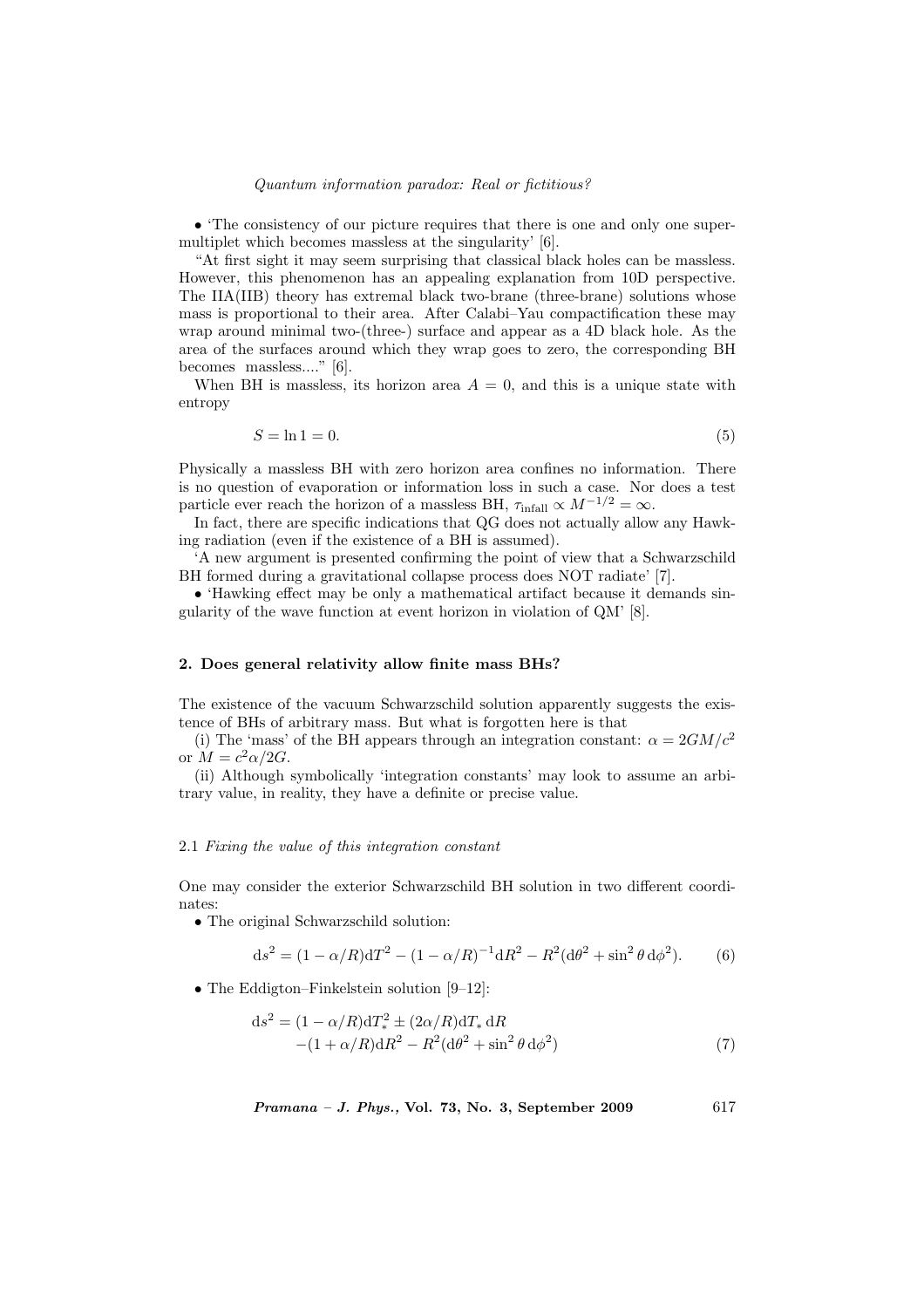where

$$
dT_* = dT + \frac{\alpha}{R - \alpha} dR \tag{8}
$$

and apply the condition that proper 4-volume remains invariant for any coordinate transformation, i.e.,

$$
\sqrt{-g_*} \, dR \, dT_* \, d\phi \, d\theta = \sqrt{-g} \, dR \, dT \, d\theta \, d\phi,\tag{9}
$$

where  $g = \det|g_{ik}|$  and happens to be same in both the cases:  $g = g_* = -R^4 \sin^2 \theta$ . Then the foregoing equation yields  $dT_* = dT$  which, by virtue of eq. (8) demands

$$
\alpha = \frac{2GM}{c^2} = 0\tag{10}
$$

or  $M = 0$ . This means that though the mass of a Schwarzschild BH appears to be arbitrary, actually, it is unique:  $M \equiv 0!$  It is important to note that if instead of a 'point particle' we would be considering a finite static spherical body of gravitational mass  $M$ , the above derivation would be invalid even though by Birchoff's theorem, the exterior space-time would still be described by metric (2). This happens because the coordinate transformation (8) is obtained by integrating the vacuum null geodesic all the way from  $R = 0$ , and this is allowed only when the space-time is indeed due to a point mass and not due to a finite body. For a finite body, the interior metric would be different from what is indicated by eqs (6) and (7). As explained above,  $M = 0$  BHs are never formed, and even if they would be assummed to be there, there is no Hawking radiation!

More importantly, this means that the observed BH candidates having finite masses cannot be exact BHs though they may resemble dark/black-like theoretical BHs. This would be so if the gravitational redshift of the real BH candidates,  $z \gg 1$ .

Why? This is so because the observed luminosity of an object falls off as

$$
L_{\text{observed}} \sim (1+z)^{-2} \to 0 \quad \text{as } z \gg 1,
$$
\n(11)

where one defines

$$
z = (1 - 2GM/Rc^2)^{-1/2} - 1.
$$
\n(12)

Recall here that for ideal BHs,  $z = \infty$  and consequently  $L_{\text{observed}} = 0$ .

#### 3. Consistency with gravitational collapse

The metric of a spherically evolving fluid is given by

$$
ds^{2} = g_{00}dt^{2} + g_{rr}dr^{2} - R^{2}(d\theta^{2} + \sin^{2}\theta d\phi^{2}),
$$
\n(13)

where  $R = R(r, t)$  is the invariant circumference coordinate (also called as area coordinate) which happens to be a scalar. Further, for radial motion with  $d\theta =$  $d\phi = 0$ , the metric becomes

618 Pramana – J. Phys., Vol. 73, No. 3, September 2009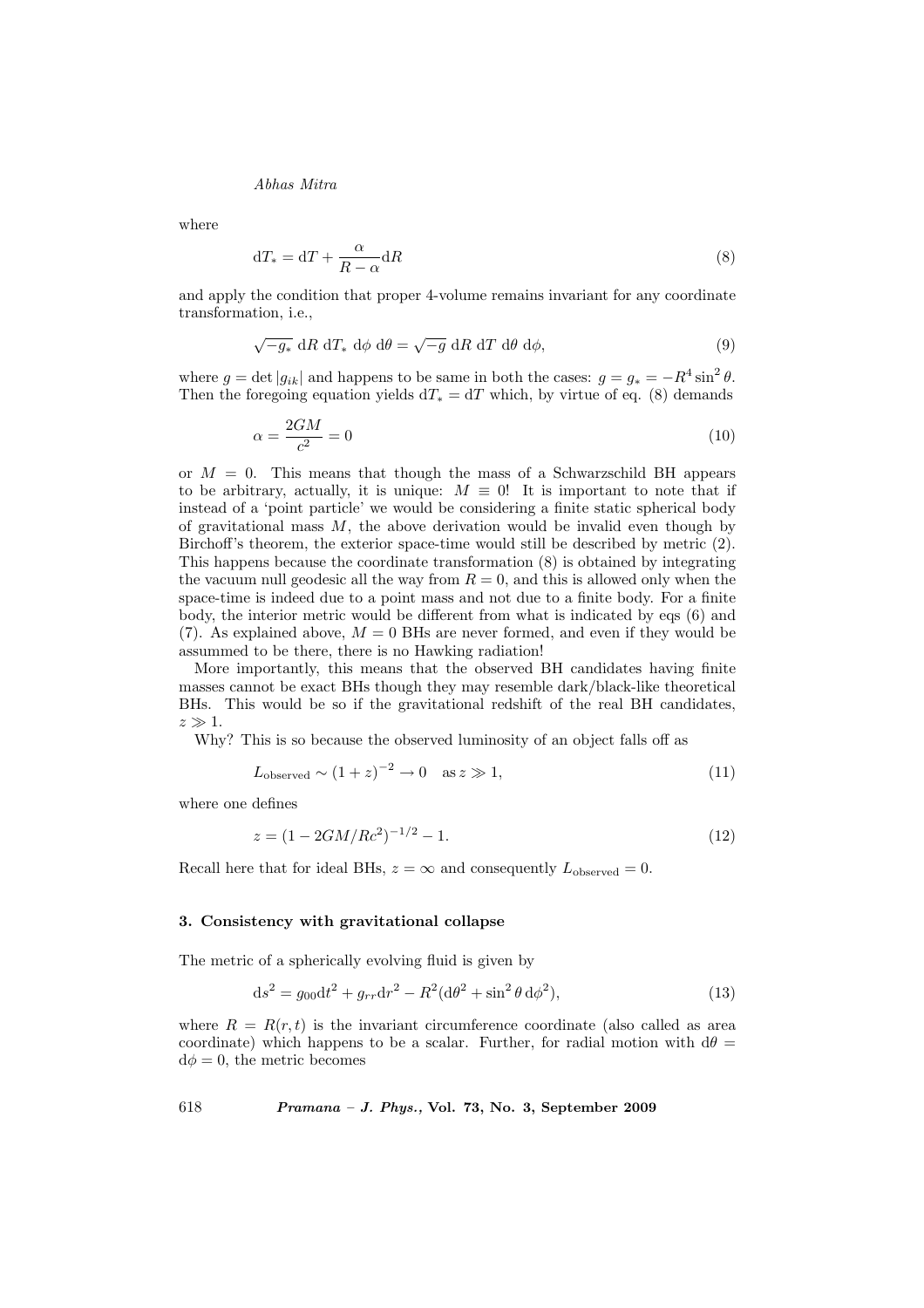Quantum information paradox: Real or fictitious?

$$
ds^2 = g_{00} dt^2 (1 - x^2), \tag{14}
$$

where

$$
x = \frac{\sqrt{-g_{rr}} dr}{\sqrt{g_{00}} dt}.
$$
\n(15)

We may recast eq. (14) as

$$
(1 - x^2) = \frac{1}{g_{00}} \frac{\mathrm{d}s^2}{\mathrm{d}t^2}.
$$
\n(16)

The co-moving observer at  $r = r$  is free to do measurements of not only the fluid element at  $r = r$  but also of other objects: If the co-moving observer is compared with a static floating boat in a flowing river, the boat can monitor the motion of other boats or the pebbles fixed on the river bed. Here the fixed markers on the river bed are like the background  $R =$  fixed markers against which the river flows. Alternatively, the co-moving observer may be seen as the driver of a car (local fluid) while the fixed milestones on the roadside constitute the  $R =$  fixed  $=$  scalar grid naturally definable for any spherically symmetric problem. If we intend to find the parameter x for such a  $R =$  constant milestone, we will have,  $dR = 0$ , or

$$
dR(r,t) = 0 = \dot{R} dt + R' dr,
$$
\n(17)

where an overdot denotes a partial derivative with respect to  $t$  and a prime denotes a partial derivative with respect to r. Therefore, for the  $R = constant$  marker, we find that

$$
\frac{\mathrm{d}r}{\mathrm{d}t} = -\frac{\dot{R}}{R'}\tag{18}
$$

and the corresponding  $x = x_c$  is

$$
x = x_c = \frac{\sqrt{-g_{rr}} dr}{\sqrt{g_{00}} dt} = -\frac{\sqrt{-g_{rr}} \dot{R}}{\sqrt{g_{00}} R'}.
$$
\n(19)

Using eq. (16), we also have

$$
(1 - x_c^2) = \frac{1}{g_{00}} \frac{\mathrm{d}s^2}{\mathrm{d}t^2}.
$$
\n(20)

Now let us define [13–15] two auxiliary parameters

$$
\Gamma = \frac{R'}{\sqrt{-g_{rr}}}, \quad U = \frac{\dot{R}}{\sqrt{g_{00}}}
$$
\n(21)

so that the combined eqs (18), (19) and (21) yield

$$
x_c = -\frac{U}{\Gamma}, \quad U = -x_c \Gamma \tag{22}
$$

Pramana - J. Phys., Vol. 73, No. 3, September 2009 619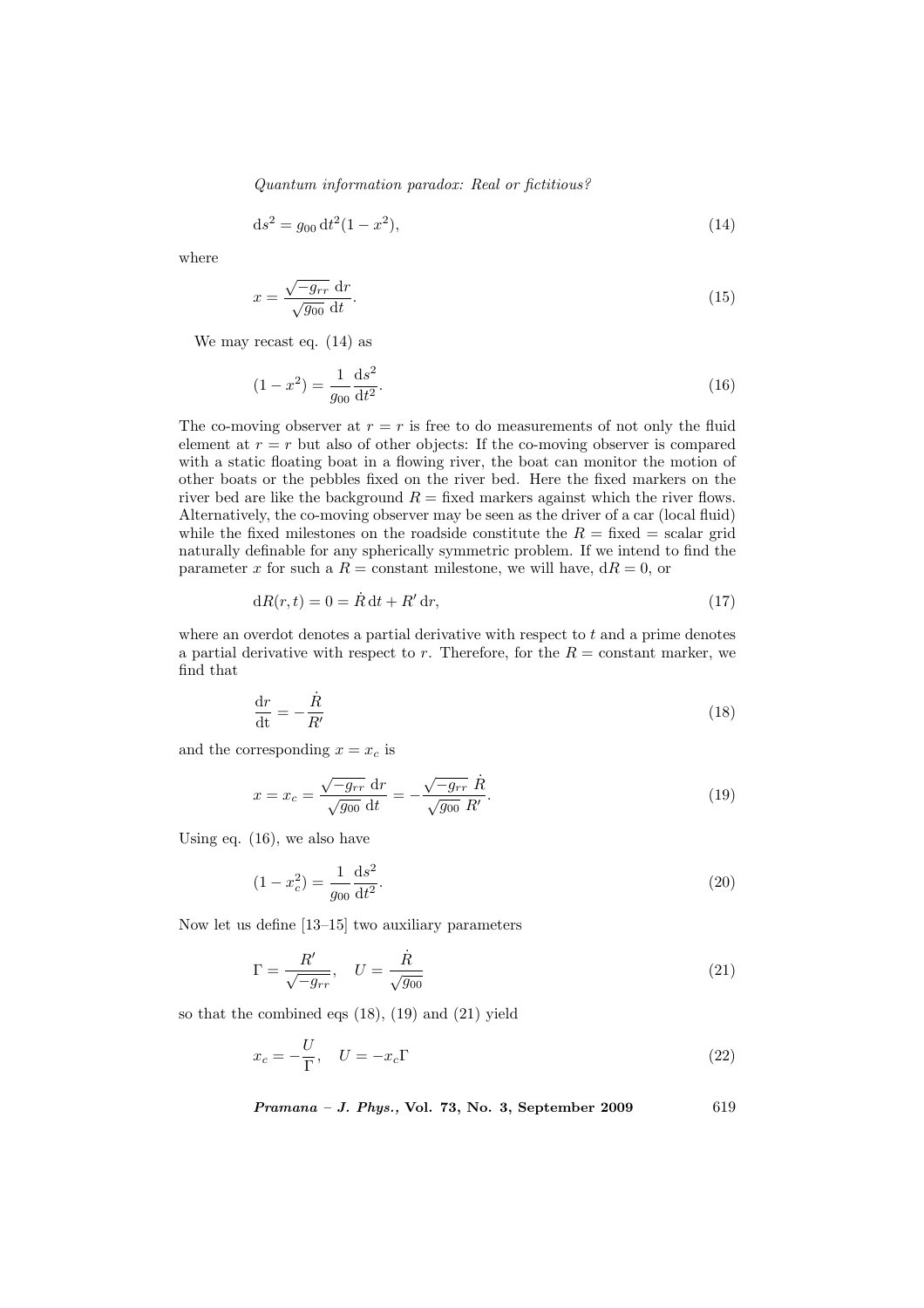As is well known, the gravitational mass of the collapsing (or expanding) fluid is defined by the equation [4,13–15]

$$
\Gamma^2 = 1 + U^2 - \frac{2M(r, t)}{R}.\tag{23}
$$

Then the two foregoing equations can be combined and transposed to obtain

$$
\Gamma^2(1 - x_c^2) = 1 - \frac{2M(r, t)}{R}.\tag{24}
$$

By using eqs (20) and (22) in the foregoing equation, we obtain

$$
\frac{R'^2}{-g_{rr}g_{00}}\frac{\mathrm{d}s^2}{\mathrm{d}t^2} = 1 - \frac{2M(r,t)}{R}.\tag{25}
$$

Recall that the determinant of the metric tensor is always negative [4,13–15]:

$$
g = R^4 \sin^2 \theta \ g_{00} \ g_{rr} \le 0 \tag{26}
$$

so that we must always have

$$
-g_{rr}g_{00} \ge 0. \tag{27}
$$

As mentioned before, all worldlines of the material particles or observers must be time-like because the co-moving metric (or for that matter even the appropriate Schwarzschild metric) has no supposed 'coordinate singularity' unlike the vacuum Schwarzschild case. For the signature chosen here, this means,  $ds^2 > 0$  for all observers. Then by noting eq.  $(27)$ , it follows that the LHS of eq.  $(25)$  is always positive. So must be the RHS of the same equation which implies that

$$
\frac{2M(r,t)}{R} < 1.\tag{28}
$$

This shows in the utmost general fashion that trapped surfaces are not formed in spherical collapse or expansion [4,13–16]. Thus the crucial assumption behind singularity theorems of Hawking, Penrose, Geroch, i.e., 'formation of a trapped surface' is actually not realized in General Relativity. Therefore, if a fluid would indeed collapse to a singularity at  $R \to 0$ , one must have  $M \to 0$  so that the inequality is honoured, and this is consistent with the result that for BHs,  $\alpha =$  $2GM/Rc^2 = 0$  and BHs have unique mass  $M \equiv 0!$ 

## 4. Eternally collapsing objects

Two natural questions here would be:

1. What about the upper limit of white dwarfs and neutron star masses?

Answer: These limits are intended for objects supported by cold quantum degeneracy pressure. On the other hand, there is no upper limit for hot objects supported by radiation pressure [17–20].

620 Pramana – J. Phys., Vol. 73, No. 3, September 2009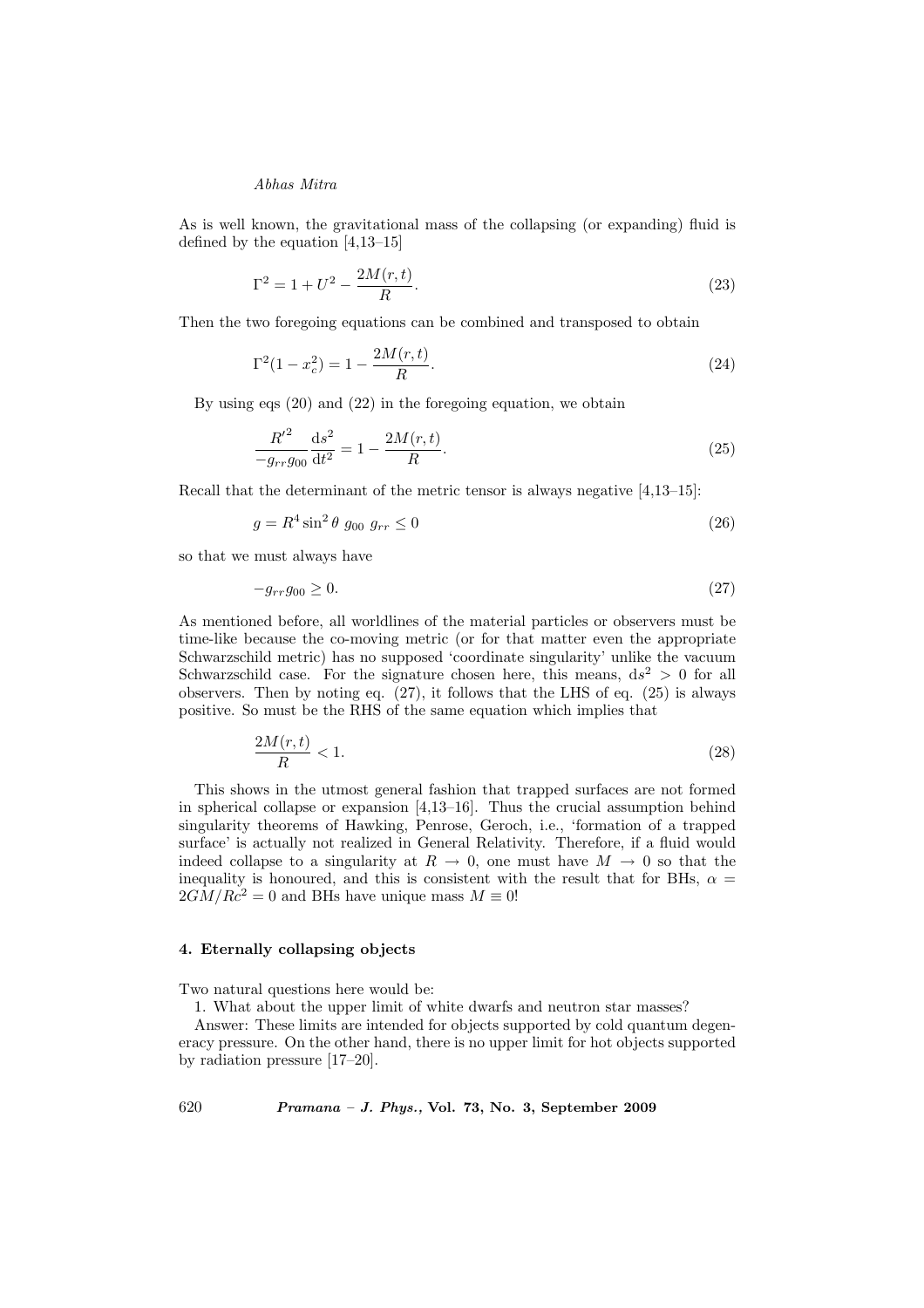#### Quantum information paradox: Real or fictitious?

2. If there cannot be any finite mass BH, what are the true nature of the observed BH candidates?

Answer: It has been showed that during continued gravitational collapse, the radiation (photons/neutrinos) emanating from the collapsing object would get almost trapped by the runaway gravitational field. Finally a state would be reached when [17–21]:

$$
Inward pull of gravitation = Outward trapped radiation pressure (29)
$$

and consequently, the collapsing object becomes a hot ball of quasi-static plasma where extreme radiation pressure balances the gravity. However, it is still a quasistatic stage and is contracting at infinitesimally slow rate to attain the exact BH state with  $M = 0$ . It has also been shown that this contraction process continues indefinitely and hence the BH candidates are eternally collapsing objects (ECOs) rather than true BHs!

### 5. Observational prediction and verification

As an astrophysical plasma contracts, the frozen in magnetic field increases as  $B \propto R^{-2}$  and this is the basic reason that young neutron stars have  $B \sim 10^{12-13}$ G. Further, in the extreme relativistic stages with  $z \gg 1$ , local value of B may additionally increase as  $B \propto (1+z)$ . On this basis, the present author had predicted that the observed BH candidates, i.e., ECOs, will have strong intrinsic magnetic field [4,13,20]. In contrast, true chargeless BHs have no intrinsic magnetic field. Consequently, some of the properties as well as accretion geometries around ECOs could resemble, in some way, the magnetized neutron stars rather than (true) BHs.

This prediction has been verified for both stellar mass (galactic) and extragalactic BH candidates (i.e., ECOs) [22–26]. In particular, for the extragalactic cases, microlensing observations spanning 20 years have given almost direct proof that, some of the quasars, in particular  $Q0957 + 561$ , harbour magnetized ECOS (MECOS) rather than true BHs [25,26].

## 6. Conclusion

Though BH solution is a correct exact solution, the integration constant defining the mass of a Schwarzschild BH has the unique value  $M = 0$ . This means that the exact BH solution represents only an ideal state which can be attained asymptotically during continued gravitational collapse. At any finite proper time, the collapsing object is never, an ideal, exact BH. On the other hand, in the context of classical general relativity, the actual BH candidates are likely to be (magnetized) ECOs, a ball of relativistic plasma where inward pull of gravity is balanced by outward radiation pressure. Since all meaningful quantum gravity theories must reduce to GR in the low energy regime, the apparent BH-like solutions too must be pointing only ideal limiting/asymptotic states which can never exactly occur in Nature. Since there is no exact BH, no event horizon, there is no Hawking radiation and quantum information paradox. As mentioned in the beginning, the existence of

 $Pramana - J. Phys., Vol. 73, No. 3, September 2009$  621